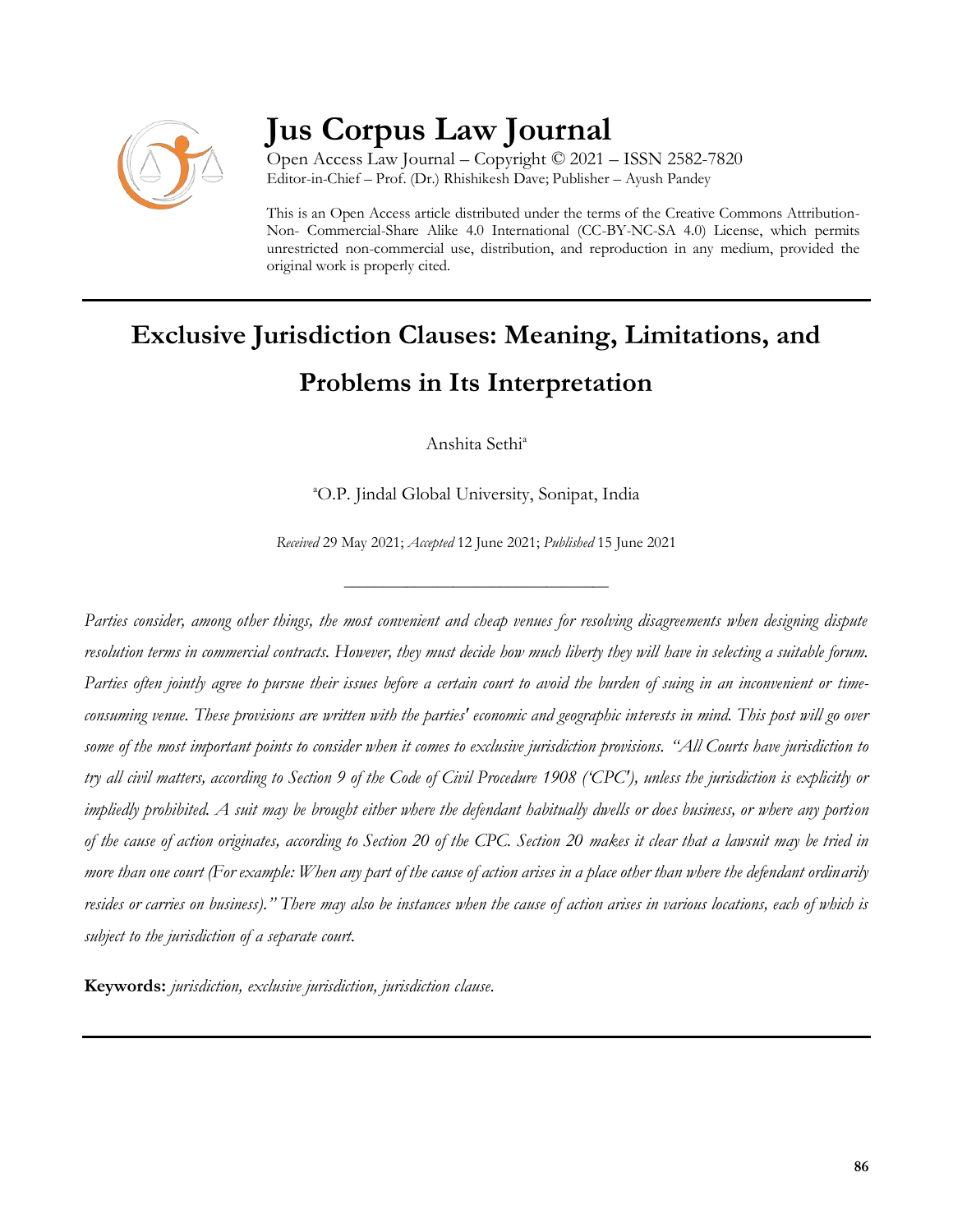#### **INTRODUCTION**

Parties in an agreement tend to include a certain clause in their contract called the jurisdiction clause. This clause can be classified into being either exclusive or non-exclusive. Whether a clause is exclusive or non-exclusive depends on its interpretation, $1$  but courts have failed to apply a consistent method of interpretation around jurisdiction clauses. There are no guidelines laid down for determining how a jurisdiction clause should be interpreted, which has, over the years, created a lot of irregularity. This paper, while focusing on exclusive jurisdiction clauses and their certain limitations and qualifications, seeks to lay down and analyze a few issues which have been faced in the interpretation of these clauses, particularly those which do not consist of express terms, through important case laws. The paper further seeks to put forth certain approaches which can be adopted in the future in order for us to have a clear understanding of the interpretation of these clauses.

#### **EXCLUSIVE JURISDICTION CLAUSES**

Exclusive jurisdiction clauses are those which confer jurisdiction only on the courts mentioned in the clause, ousting the jurisdiction of other competent courts. While forming an exclusive jurisdiction clause, the parties need to keep in mind the Indian Contract Act, 1872 (hereinafter referred to as "the Act"), particularly Sections 23 and 28.

Section 23 of the Act states that an agreement is unlawful if "it is forbidden by law; or is of such a nature that, if permitted, it would defeat the provisions of law; or opposed to public policy."<sup>2</sup> Section 28 lays down those agreements which restrict any party to enforce his rights "by the usual legal proceeding in the ordinary tribunals," which will be held as void.<sup>3</sup> A simple reading of these two sections clearly portrays that parties to a contract are barred from completely ousting the jurisdiction of all the competent courts. 4

<sup>1</sup> *British Indian Steam Navigation Co Ltd v Shanmughavilas Cashew Industries & Ors* (1990) 3 SCC 481 (India)

<sup>2</sup> Indian Contract Act 1872, s 23

<sup>3</sup> *Ibid* s 28

<sup>4</sup> Aarohee Gursale & Sonam Mhatre, 'India: Exclusivity of Territorial Jurisdiction' (*Mondaq*, 31 October 2018) [<https://www.mondaq.com/india/contracts-and-commercial-law/750604/exclusivity-of-territorial](https://www.mondaq.com/india/contracts-and-commercial-law/750604/exclusivity-of-territorial-jurisdiction)[jurisdiction>](https://www.mondaq.com/india/contracts-and-commercial-law/750604/exclusivity-of-territorial-jurisdiction) accessed 18 April 2021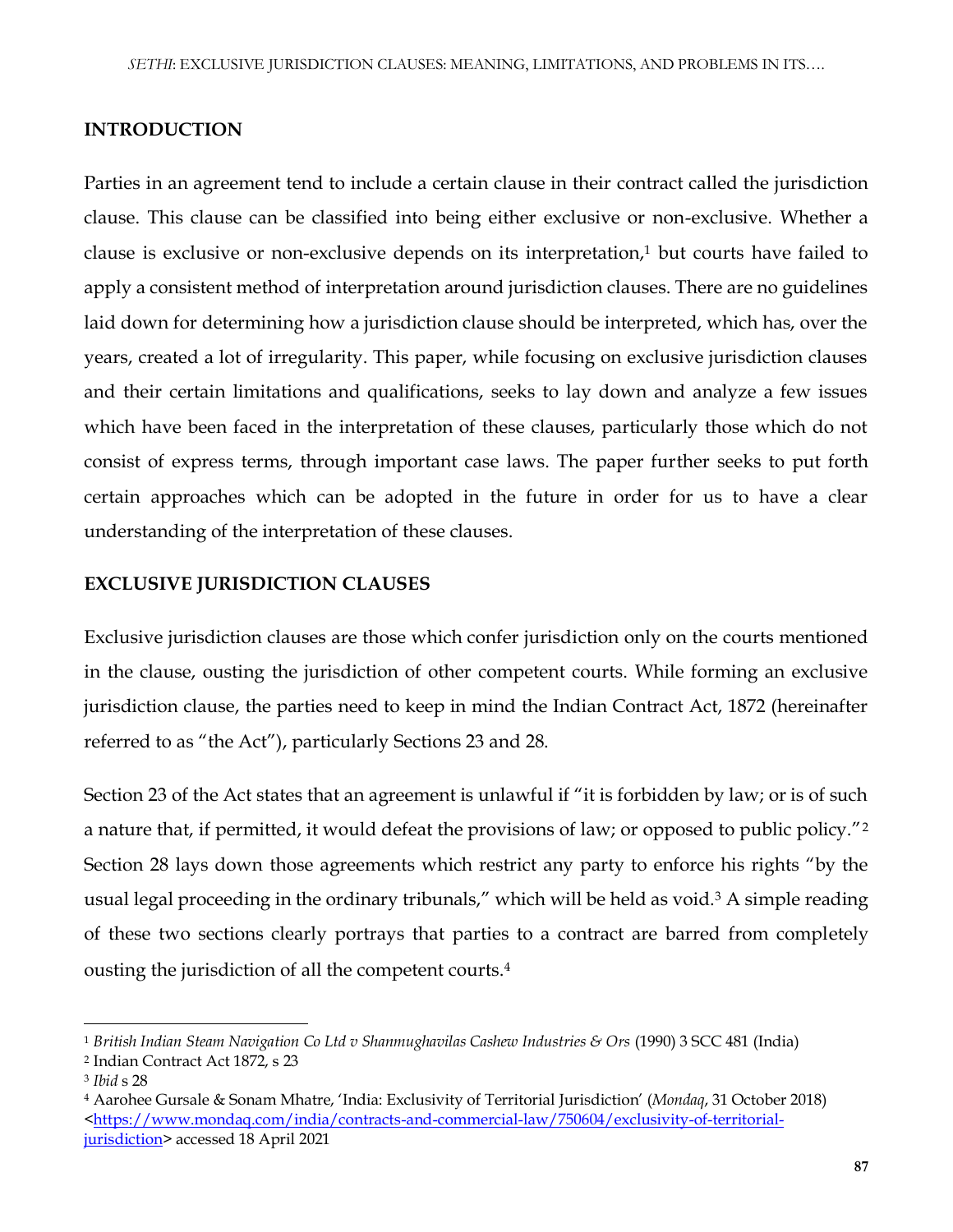Furthermore, the Code of Civil Procedure,<sup>5</sup> 1908 (hereinafter referred to as "the Code") gives way to the possibility that more than two courts can have jurisdiction on a certain matter – one where the cause of action arises and the other where the defendant resides, works, etc. In certain cases, the defendants' place of work or residence can be different from the place where the cause of action arises. Therefore, in such a case, there will be two (or more) courts that will be competent to entertain a suit. While the parties cannot oust the jurisdiction of both these courts, they can through their agreement, mutually agree to confer jurisdiction to only one of them, ousting the jurisdiction of the other court. <sup>6</sup>

Thus, reading all these three sections together, it is clear that there is scope for a partial restriction by limiting parties' recourse to one forum. Exclusive jurisdiction clauses occupy this space between an absolute restraint and convenience-based forum shopping.<sup>7</sup>

Parties, however, through the exclusive jurisdiction clauses, cannot confer jurisdiction on any court of their choice. The one thing which has to be considered before granting jurisdiction to a court under this clause is that this court needs to have a certain pre-existing jurisdiction on the matter, that is, parties cannot mutually agree to the exclusive jurisdiction of some third court<sup>8</sup> where no cause of action has arisen, or where the defendant does not reside or work. This is a well-settled principle in *Hakam Singh v. M/S Gammon,*<sup>9</sup> wherein the Supreme Court held that it was not the prerogative of the parties to confer jurisdiction, by their agreement, on a court which does not possess jurisdiction under the Code. The parties, however, have an option to choose between courts that have jurisdiction on the basis of the Code. This is one of the first things which the court sees before moving forward in a case which deals with the interpretation of

<sup>5</sup> Code of Civil Procedure 1908, s 20

<sup>6</sup> BVR Sharma, 'Agreements which restrain legal proceedings – An Analysis' (*Manupatra) <*[http://docs.manupatra.in/newsline/articles/Upload/968A00BF-EA62-4871-AF51-AE0DB6F096F1.pdf>](http://docs.manupatra.in/newsline/articles/Upload/968A00BF-EA62-4871-AF51-AE0DB6F096F1.pdf) accessed 18 April 2021

<sup>7</sup> Nivedita Shenoy & Sharanya Shivaraman, 'Exclusive Jurisdiction Clauses in a Contract: Key issues' (*Bar and Bench*, 11 September 2019) [<https://www.barandbench.com/columns/exclusive-jurisdiction-clauses-contract](https://www.barandbench.com/columns/exclusive-jurisdiction-clauses-contract-key-issues)[key-issues>](https://www.barandbench.com/columns/exclusive-jurisdiction-clauses-contract-key-issues) accessed 18 April 2021

<sup>8</sup> Kinjal Gala & Priyanka Shah, 'Exclusivity of Jurisdiction Clause in Contracts/Agreements' (*Legal Services India*, 30 July 2020) [<http://www.legalserviceindia.com/legal/article-2769-exclusivity-of-jurisdiction-clause-in](http://www.legalserviceindia.com/legal/article-2769-exclusivity-of-jurisdiction-clause-in-contracts-agreements.html)[contracts-agreements.html>](http://www.legalserviceindia.com/legal/article-2769-exclusivity-of-jurisdiction-clause-in-contracts-agreements.html) accessed 18 April 2021

<sup>9</sup> *Hakam Singh v Gammon (India) Ltd* (1971) 1 SCC 286 (India)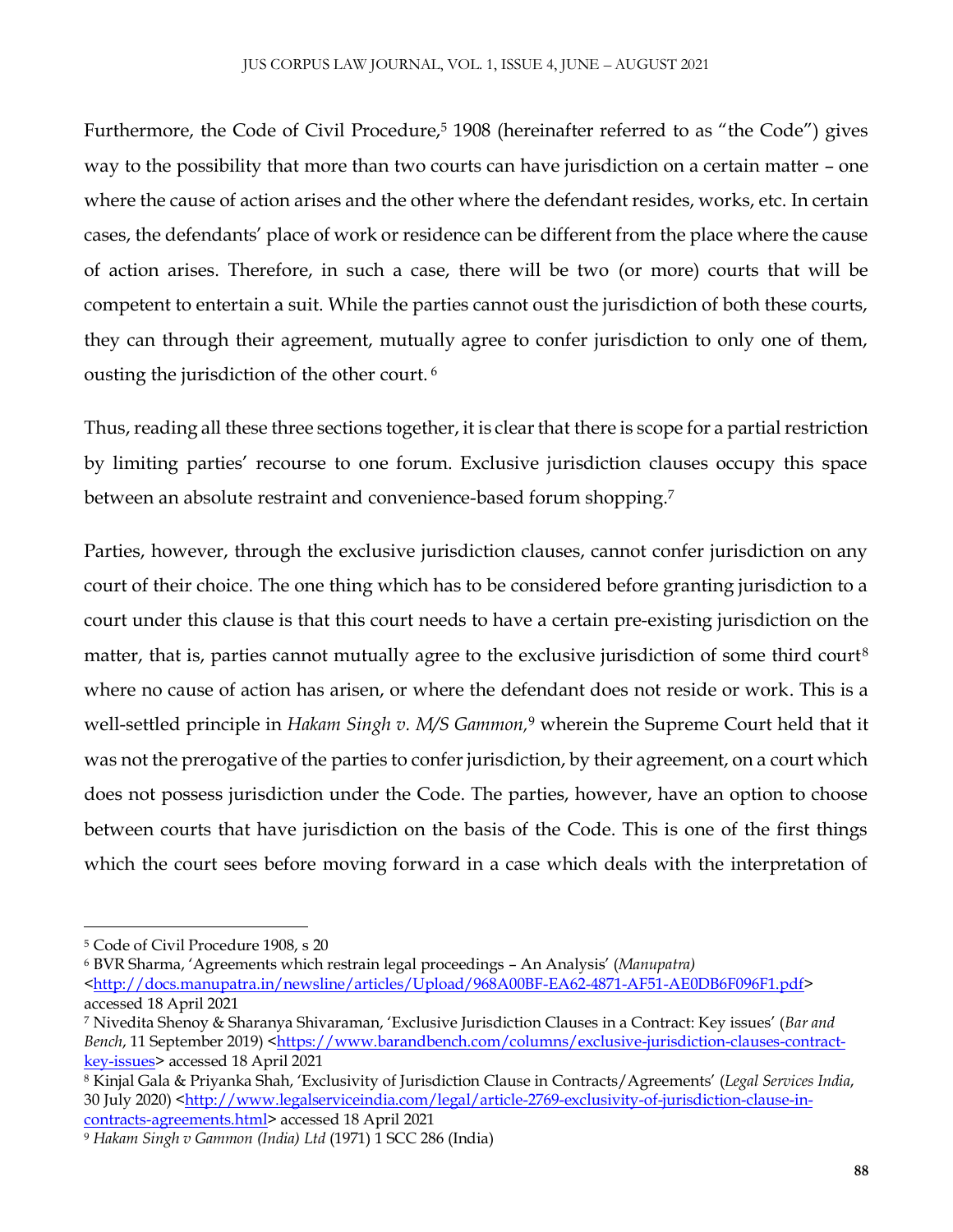jurisdiction clauses. If the clause does not abide by the Code, no further argument can be made by the parties in favour of this clause being exclusive.

It is when jurisdiction clauses do not use explicit words like 'only,' 'alone,' 'exclusive,' among a few others that courts face difficulty with regard to their interpretation of whether they are exclusive or not. Courts have, for a long time, tried to lay down a common rule for the use of these words in such clauses, but they have not yet come to a clear conclusion. Exclusive jurisdiction clauses, undoubtedly, have to be very crisp and precise, $10$  but the question is whether such explicit words make them so.

#### **SOME LANDMARK CASES & RECENT DEVELOPMENT**

*ABC Laminart Pvt Ltd v. AP Agencies*<sup>11</sup> *,* a 1989 judgement, was one of the first cases related to exclusive jurisdiction clauses, wherein the importance of the express words mentioned above, was laid down. The Supreme Court held that those jurisdiction clauses, which consisted of these express words, were explicit and that there was no need to assess their exclusionary nature. The intention of parties to oust the jurisdiction of all other courts was held to be clear in such clauses. However, in cases where these clauses did not use such express terms, the meaning and interpretation of the clauses could not be found by an on the face reading of the clauses. Deciphering the intention of the parties was of utmost importance and the only way that could be done was by looking into the facts and circumstances of such cases extensively. *ABC Laminart* was the first one that laid emphasis on the phrase *"expressio unius est exclusio alterius"*, which translates as "expression of one means exclusion of others". <sup>12</sup> According to the Supreme Court, this was only to be used once the intention of parties was made clear. If the facts and circumstances proved that the parties had in fact intended to oust the jurisdiction of all other courts except the one mentioned in their clause, this phrase was to be applied to the extent that no other court except the one mentioned in the clause could have jurisdiction on the matter. Since the agreement, in this case, did not contain express words in its jurisdiction clause, the

 $\overline{\phantom{a}}$ <sup>10</sup> 'Jurisdiction Clauses' (*Ashurst*, 12 February 2020) [<https://www.ashurst.com/en/news-and-insights/legal](https://www.ashurst.com/en/news-and-insights/legal-updates/jurisdiction-clauses/)[updates/jurisdiction-clauses/>](https://www.ashurst.com/en/news-and-insights/legal-updates/jurisdiction-clauses/) accessed 19 April 2021

<sup>11</sup> *ABC Laminart Pvt Ltd & Anr v AP Agencies, Salem* (1989) 2 SCC 163 (India)

<sup>12</sup> *Ibid*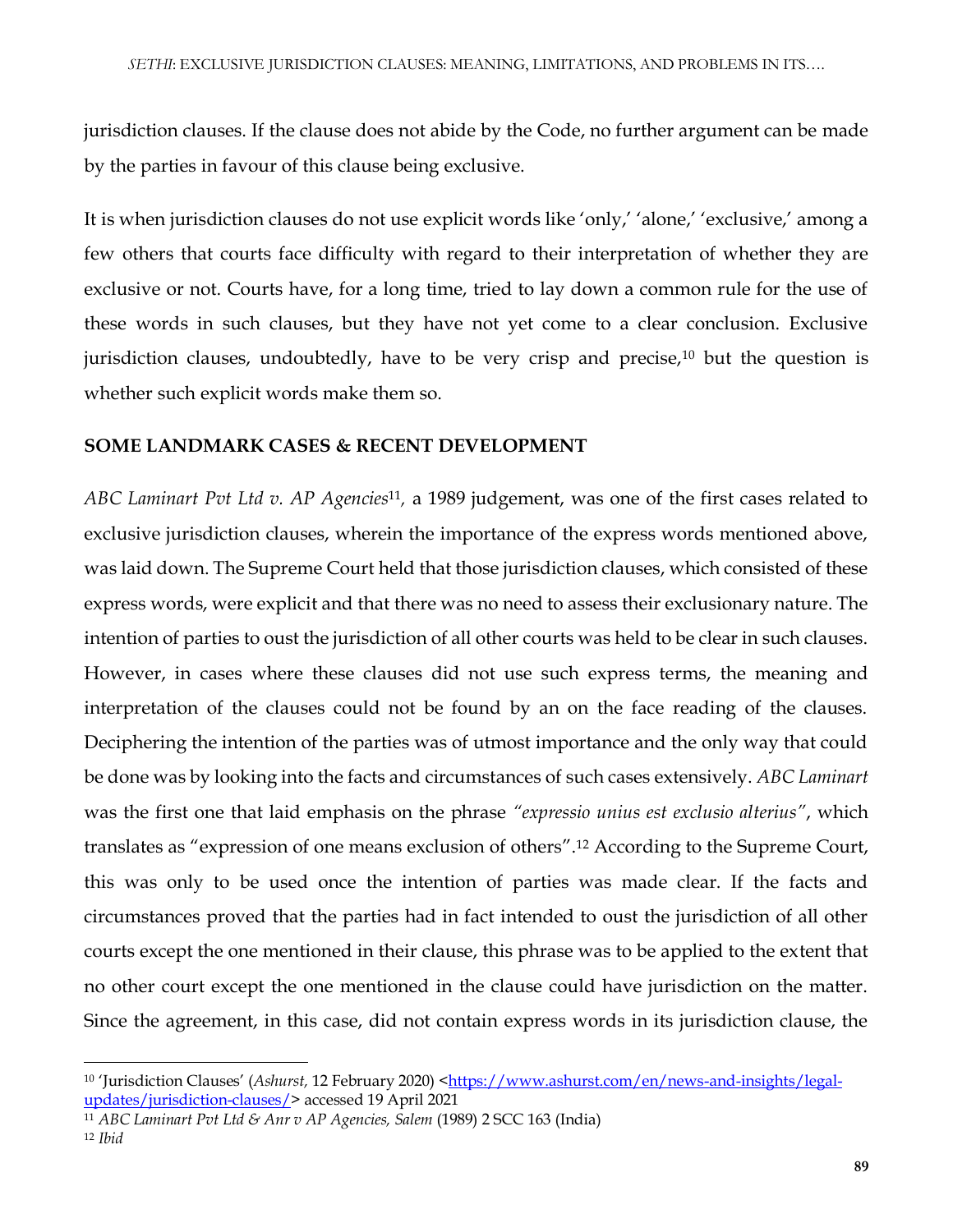Supreme Court delved into the facts and circumstances, after which it finally held that the jurisdiction clause in question, in this case, was non-exclusive and did not oust the jurisdiction of other courts. What the Court failed to state was how and why the facts and circumstances of this case, proved the lack of intention of the parties. Due to this, the non-appliance of *"expressio unius est exclusio alterius"*, seems arbitrary.

Since *ABC Laminart* was one of the first cases wherein the Supreme Court took a stance (though not a very clear one) on exclusive jurisdiction clauses, numerous later cases related to such jurisdiction clauses placed their reliance on this case.<sup>13</sup> But since the Supreme Court in *ABC Laminart*, did not lay down guidelines to determine what may or may not be "an appropriate case" to apply *"expressio unius est exclusio alterius"* 14 *,* novel cases also just blindly stated whether or not the intention of parties to oust the jurisdiction of other courts was seen on the basis of the facts and circumstances, without providing actual reasons for the same.

The Supreme Court in a 1995 case, *Angile Insulations v. Davy Ashmore India Ltd. And Anr,*<sup>15</sup> placed reliance on *A.B.C. Laminart* while announcing its verdict. The court held that the jurisdiction clause, which did not use express terms, was exclusionary. The clause was said to be "unambiguous and explicit," but the Court did not lay down how the facts and circumstances of this case proved the intention of the parties. It was simply stated that the jurisdiction clause of the agreement was not void under Section 28 of the Act, and was not against public policy under Section 23 of the Act. However, this reasoning does not actually play a role in determining the intention of the parties. A similar case, *Balaji Coke Industry Pvt Ltd v. M/S Maa Bhagwati Coke*<sup>16</sup> came up in 2009, where once again, the Supreme Court did not give a factual analysis as to why the jurisdiction clause, which did not have express words, was exclusionary.

*<sup>13</sup> ABC Laminart* (n 11)

<sup>14</sup> V Niranjan, 'Swastik Gases v Indian Oil Corporation' (*India Corp Law*, 22 August 2013)

[<sup>&</sup>lt;https://indiacorplaw.in/2013/08/guest-post-swastik-gases-v-indian-oi.html>](https://indiacorplaw.in/2013/08/guest-post-swastik-gases-v-indian-oi.html) accessed 19 April 2021

<sup>15</sup> *Angile Insulations v Davy Ashmore India Ltd & Anr* (1995) 4 SCC 153 (India)

<sup>16</sup> *Balaji Coke Industry Pvt Ltd v M/S Maa Bhagwati Coke* (2009) 9 SCC 403 (India)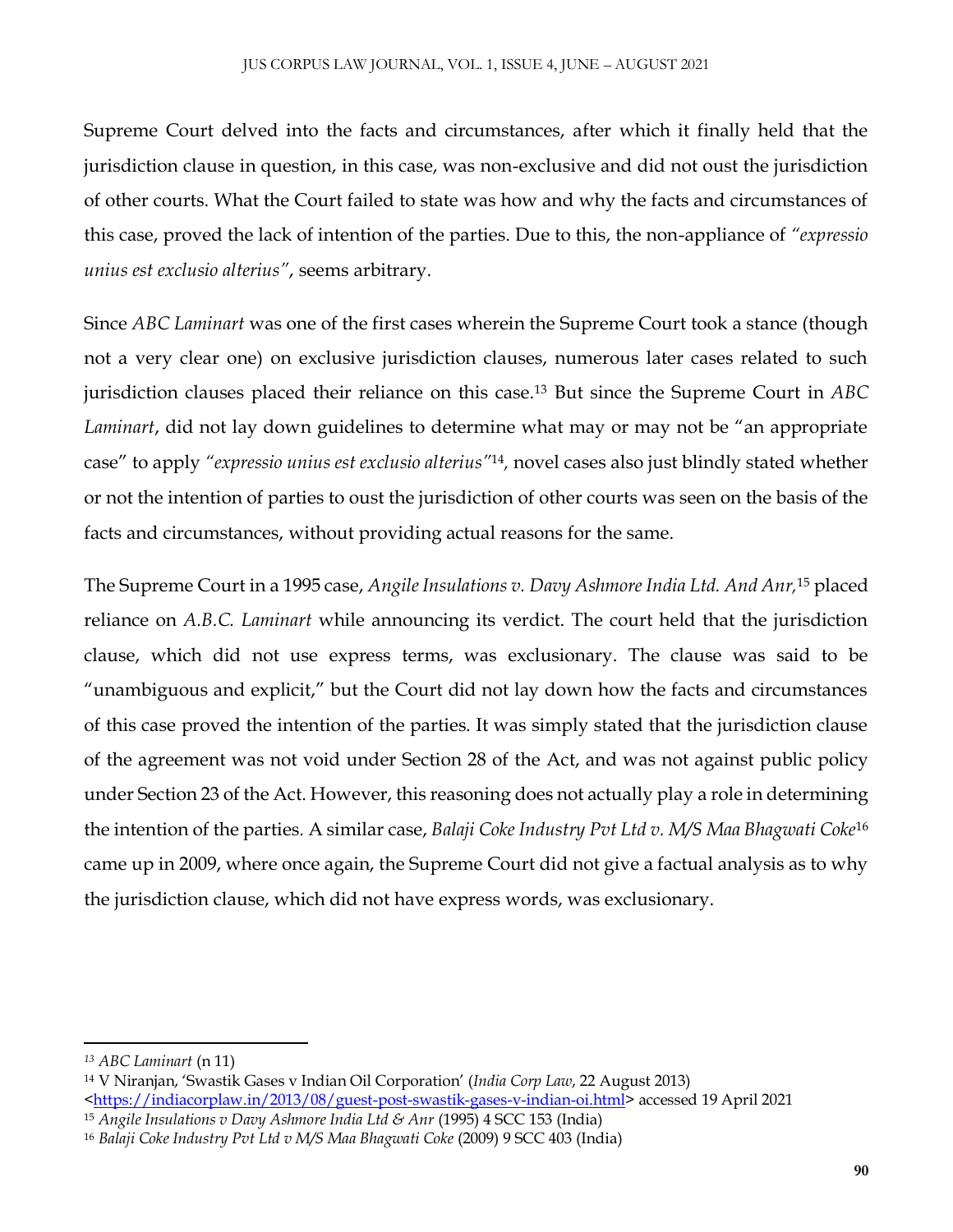In a 2004 case – *M/S Hanil Era Textiles Ltd v. M/S Puromatic Filters (P) Ltd*<sup>17</sup> , the Supreme Court again relied on *ABC Laminart*. <sup>18</sup> In this case, it held the jurisdiction clause to be exclusive and said that it ousted the jurisdiction of all other courts except that of Mumbai. The reason they held this clause, which did not contain express terms, to be exclusionary was that a larger part of the cause of action arose in Mumbai. But as per Section 20 of the Code,<sup>19</sup> courts of a place where the cause of action has arisen even partly, have jurisdiction over the matter. So the rationale behind the application *"expressio unius est exclusio alterius"* here, again does not seem to be correct and it cannot be considered as reasoning which proves the intention of parties involved.

There have been many more cases like the ones stated above, where the courts have either not laid down the reasons as to why a jurisdiction clause without express terms was exclusionary or not, or have given reasons based on the fact that a larger part of the cause of action arose in the mentioned areas.

In 2013, however, another major judgement related to exclusive jurisdiction clauses was delivered in *Swastik Gases Pvt Ltd v. Indian Oil Corporation Ltd*. <sup>20</sup> although this case used *ABC Laminart* as its precedent,<sup>21</sup> the judgement delivered here was quite different from the previous one. The Supreme Court took a much clear stand in this case. Madan B. Lokur J., in his concurring but different opinion, divided exclusive jurisdiction clauses into two parts – ones that used express words and ones that did not. He went on to say that the use of these specific words was **"**neither decisive" nor did it make "any material difference" in the outcome of the case. What, according to him, was of importance was the intention of the parties in the agreement. If two parties had already agreed to put in an unambiguous jurisdiction clause in their agreement, their intention to oust the jurisdiction of all other courts, was clear and could not be questioned. In other words, the very existence of an unequivocal jurisdiction clause in an

<sup>17</sup> *M/S Hanil Era Textiles Ltd v M/S Puromatic Filters (P) Ltd* (2004) 4 SCC 671 (India)

<sup>18</sup> *ABC Lamniart* (n 11)

<sup>19</sup> Criminal Procedure Code 1908

<sup>20</sup> *Swastik Gases Pvt Ltd v Indian Oil Corporation Ltd* (2013) 9 SCC 32 (India)

<sup>21</sup> *ABC Laminart* (n 11)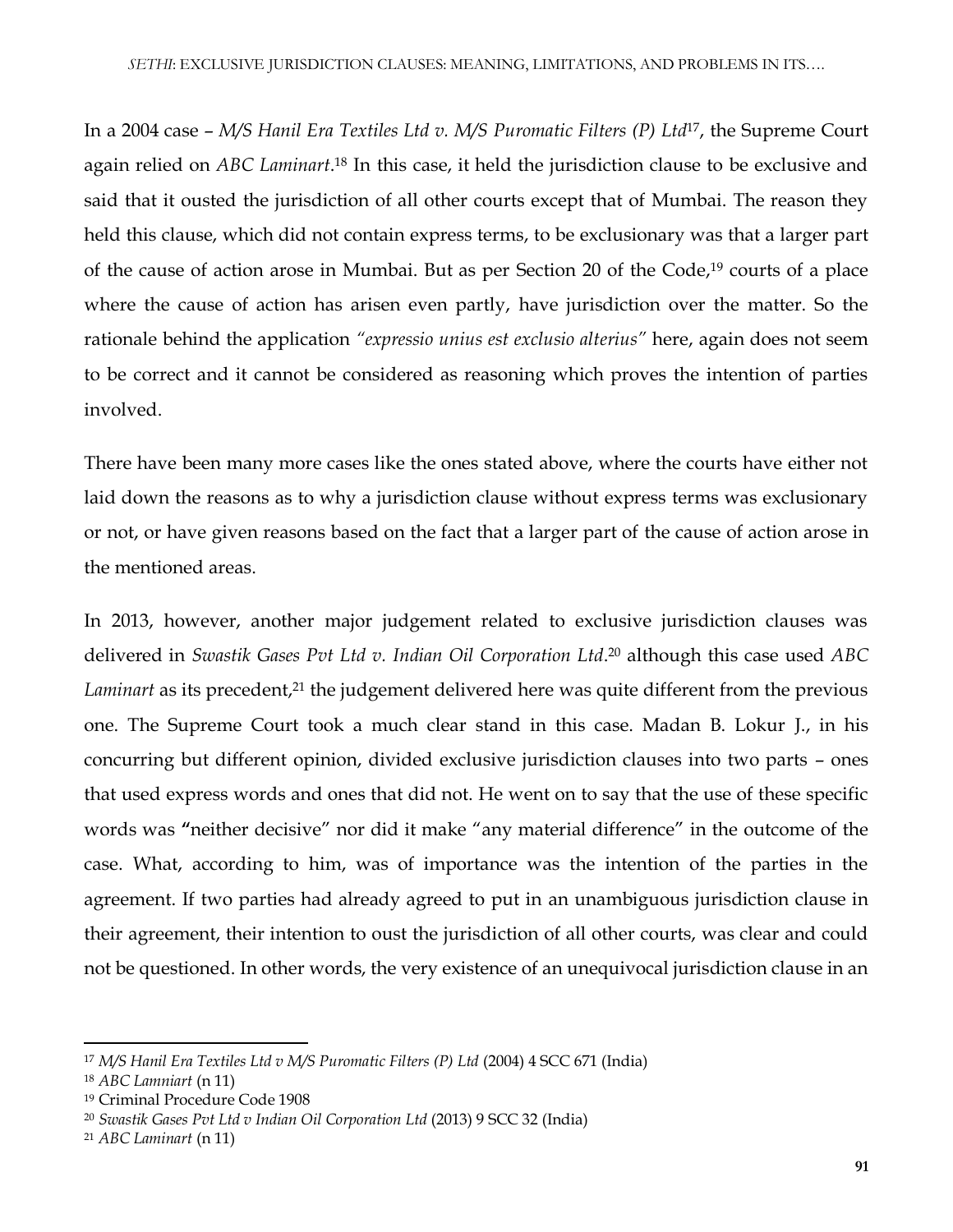agreement clarifies the intent of the parties behind it.<sup>22</sup> The Supreme Court, also shed light on the meaning and usage of the phrase *"expressio unius est exclusio alterius,"* by holding that this phrase was applicable in all those unambiguous jurisdiction clauses which did not use express terms.

The judgements delivered in both *ABC Laminart* and *Swastik Gases* were very different. *ABC Laminart,* on one hand, saw express words as important in exclusive clauses. If the clauses did not have these words, their facts and circumstances were to be looked into, in order to deduce the intention of the parties. *Swastik Gases*<sup>23</sup> , on the other hand, did not put too much emphasis on these words. According to this case, the intention to oust the jurisdiction of all other courts was clear if the parties had simply inserted a jurisdiction clause, with or without express terms, in their agreement. Another thing that is of great relevance here is that *Swastik Gases* came out years after *ABC Laminart*. It used the latter as a precedent, but delivered an extremely different verdict, which in fact, clarified the application of the phrase *"expressio unius est exclusio alterius"*, something that was not done in *ABC Laminart*.

Due to the fact that *Swastik Gases* is a more recent judgement, it has been used as a precedent in almost all cases after 2013, related to exclusive jurisdiction clauses. But these cases, much like *Swastik Gases*, have not overruled what was laid down in *ABC Laminart*. In *Brahmani River Pellets*  Ltd v. Kamachi Industries Ltd,<sup>24</sup> a 2019 divisional bench judgement, the Supreme Court, in accordance with *Swastik Gases*, held that where a contract specified the jurisdiction of a court of a particular place, all other courts are excluded and only the court mentioned in the clause could have jurisdiction over the matter. But the same case also emphasized *ABC Laminart* instead of overruling it.

The legal situation now is that when parties who have not included express terms in the jurisdiction clause of their agreement, approach a court, the court can either rely on *ABC* 

<sup>22</sup> DH Law Associates, 'Exclusive Jurisdiction in Arbitration' (*Manupatra,* June 2014) [<https://www.manupatrafast.in/NewsletterArchives/listing/Newslex%20DHLaw/2014/Resources\\_%20Newsl](https://www.manupatrafast.in/NewsletterArchives/listing/Newslex%20DHLaw/2014/Resources_%20Newslex%20-%20June%202014%20-%20D.%20H.pdf) [ex%20-%20June%202014%20-%20D.%20H.pdf>](https://www.manupatrafast.in/NewsletterArchives/listing/Newslex%20DHLaw/2014/Resources_%20Newslex%20-%20June%202014%20-%20D.%20H.pdf) accessed 21 April 2021

<sup>23</sup> *Swastik* (n 20)

<sup>24</sup> *Brahmani River Pellets Ltd v Kamachi Industries Ltd* (2020) 5 SCC 462 (India)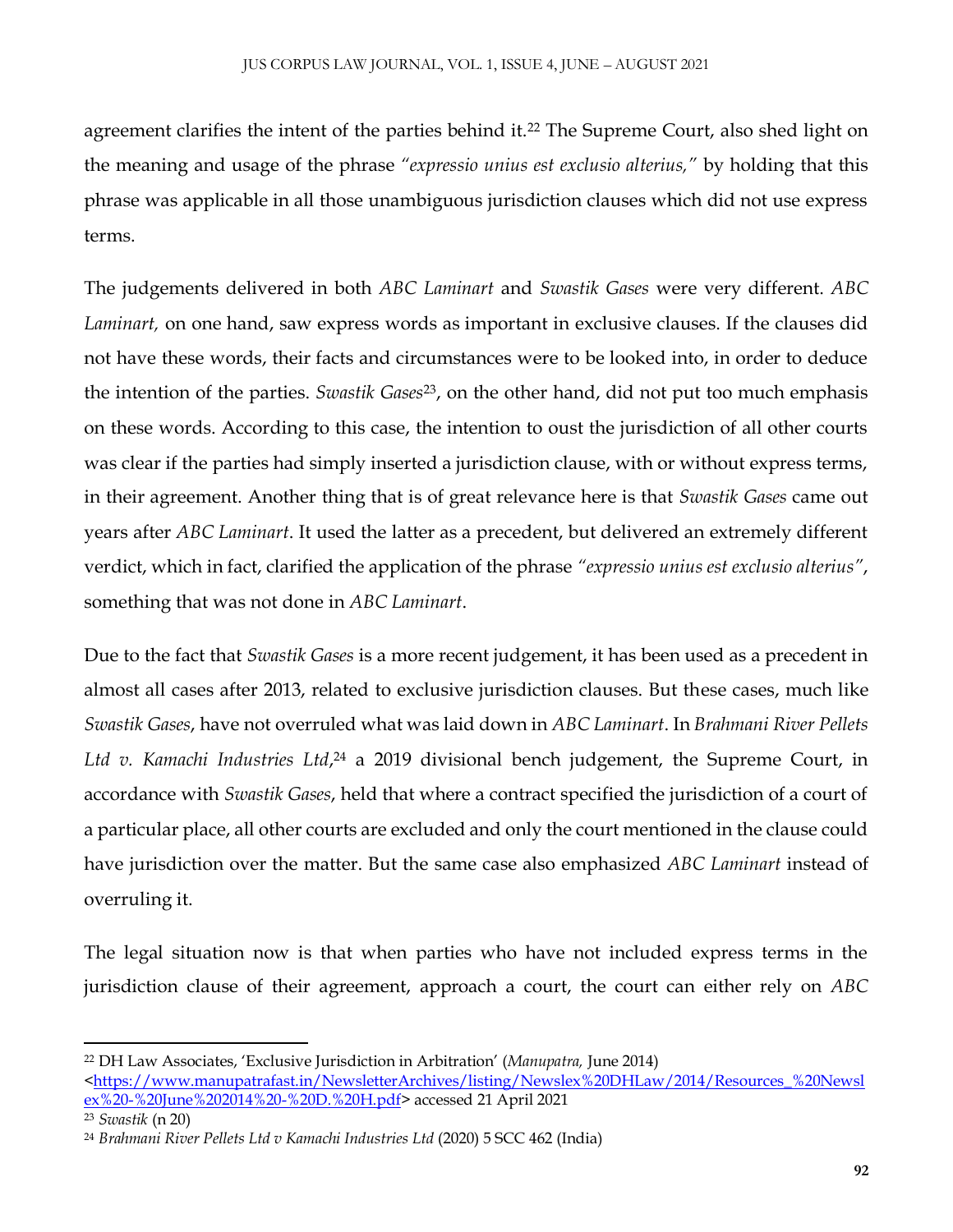*Laminart* or *Swastik Gases*. With its reliance on *ABC Laminart*, the court can come to two conclusions after looking into the facts and circumstances of the case. One is that it can hold the clause to be exclusionary if facts and circumstances prove the intention of the parties to oust the jurisdiction of all other courts. Reliance on *Swastik Gases* will have the same outcome,<sup>25</sup> even though the approach will be different because according to this case, the intention is proved simply because the parties have included a jurisdiction clause. The second outcome can be that the court does not see the jurisdiction clause as exclusionary on the reasoning that the facts and circumstances fail to prove the intention of the parties. This is in complete contravention to *Swastik Gases*, and thus there is a major inconsistency in the law in relation to the interpretation of jurisdiction clauses that do not contain express words.

To eradicate this inconsistency and confusion of the law related to jurisdiction clauses, it is imperative for the courts to clarify the stance it has taken. The best way for it to do this is by overruling *ABC Laminart* due to its vagueness and arbitrariness. Once this happens, all unambiguous jurisdiction clauses, even though they contain express words or not, will be treated as exclusionary, based on *Swastik Gases*. The other approach which the court can take is to lay down guidelines as to how the facts and circumstances of a case can prove the intention of parties in an agreement. This will also make it easier for courts to interpret jurisdiction clauses and decrease the vagueness which was created by *ABC Laminart.<sup>26</sup>* However, since *Swastik Gases* is a more recent case, the first option seems far more practical and logical and will remove all the legal irregularities in the interpretation of jurisdiction clauses.

### **CONCLUSION**

Although exclusive jurisdiction clauses may be enforced as contemplated by the Supreme Court in Swastik Gas in a vast majority of cases, it is necessary to recognize some exceptions. For instance, exclusive jurisdiction clauses are included in most adhesion contracts where there has been no negotiation of the clause and the bargaining power is unequal. Situations may also arise in which, the parties could not have reasonably foreseen that institution of proceedings in the

 $\overline{\phantom{a}}$ 

<sup>25</sup> *Swastik* (n 20)

<sup>26</sup> *ABC Laminart* (n 11)